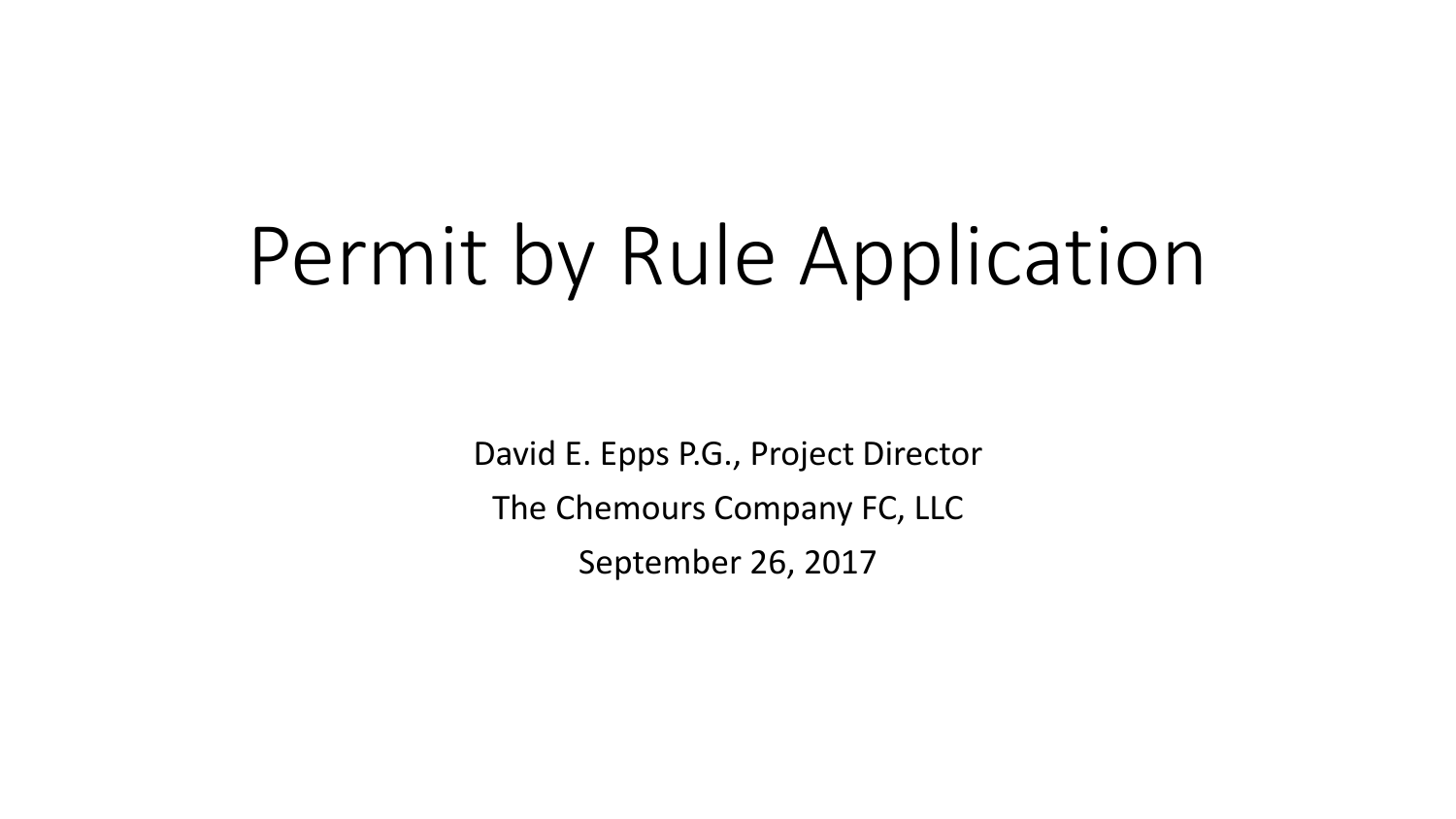### Why is a Permit by Rule needed?

- New Jersey Department of Environmental Protection (NJDEP) permit by rule (PBR) is required for discharge to groundwater
	- New Jersey Administrative Code (N.J.A.C.) 7:14A-7
	- Changing location where water is currently discharged under New Jersey Discharge Pollutant Elimination System (NJPDES) permit

o From infiltration galleries to horizontal well

- o Part of remedial technology evaluation hydraulic surcharging pilot study
- Discharge at new location will be greater than 180 days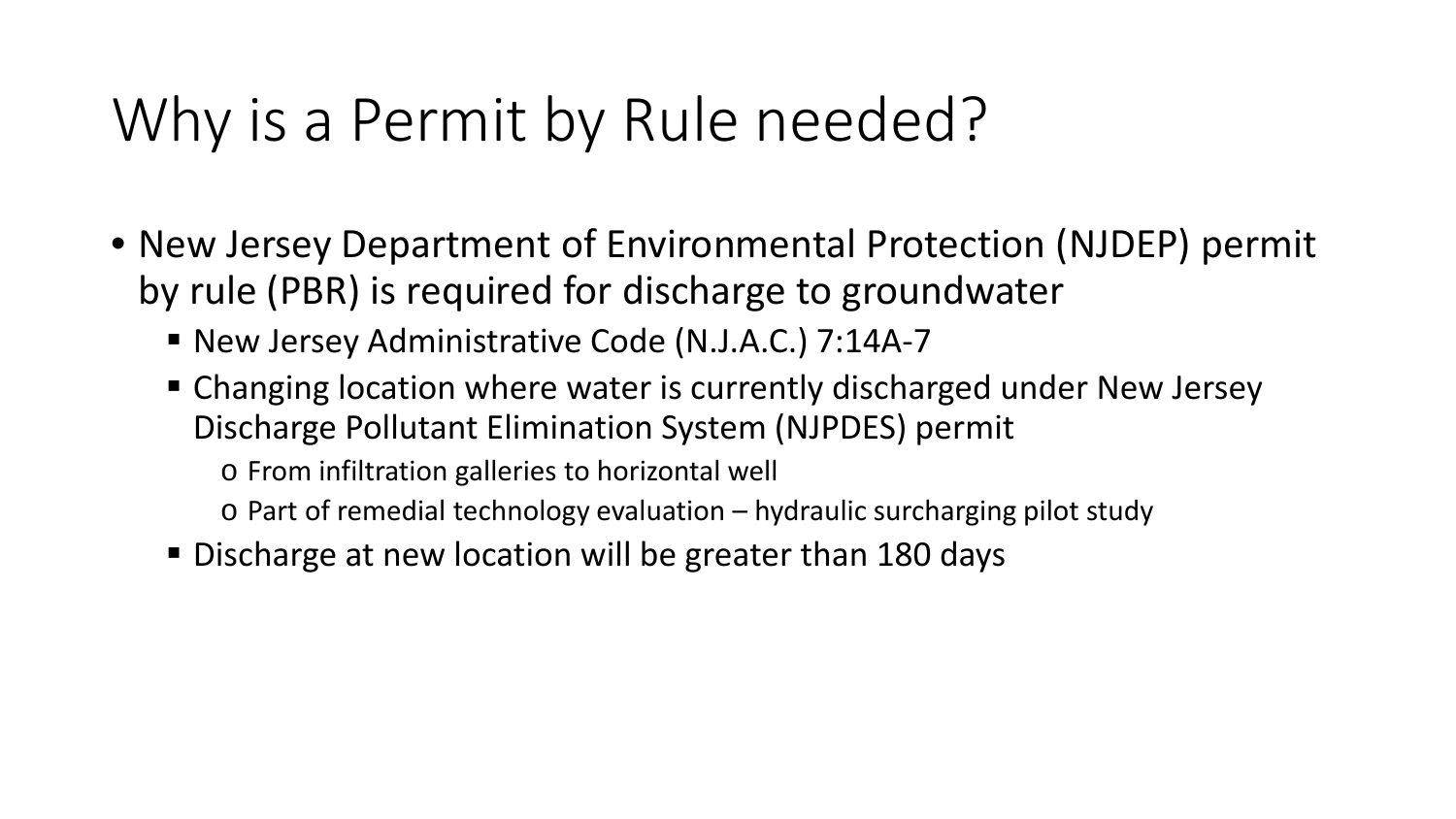# Existing Discharge System

- Treated groundwater from site pumping system
- Permitted under NJPDES program
- 12 infiltration galleries used to discharge water
- Gravity discharge of treated water 8-12 feet below ground surface
- Effective discharge area of existing system  $\sim$  14 ft<sup>2</sup>
- Operating since 1998 (adjacent to residential area)
- Discharge operations effect on local water table
	- Groundwater elevations measured adjacent to galleries
	- During time of increased precipitation, water table elevation rises as a result of precipitation but has not been observed to reach basement elevations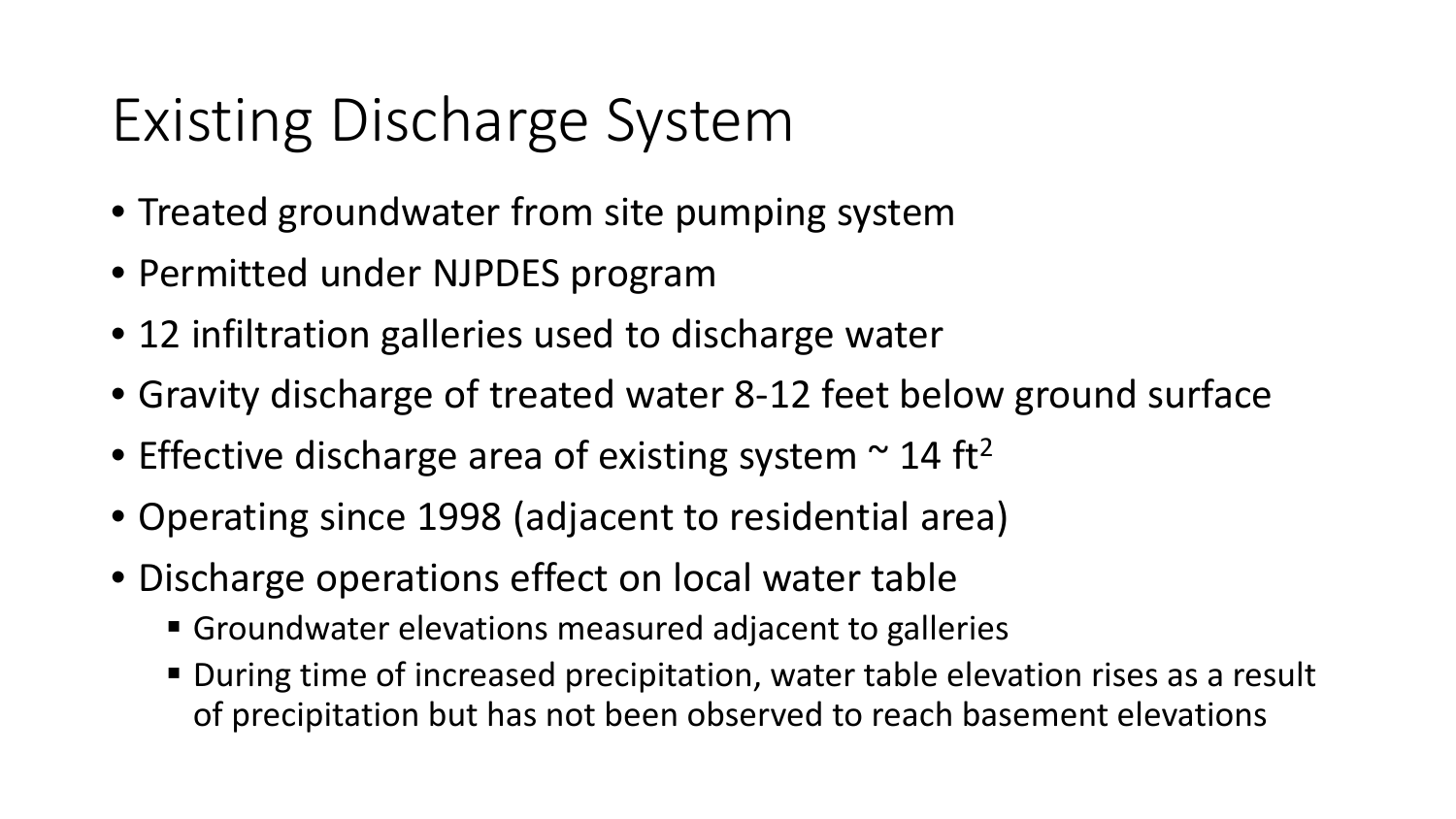#### August 2017 Piezometric Surface

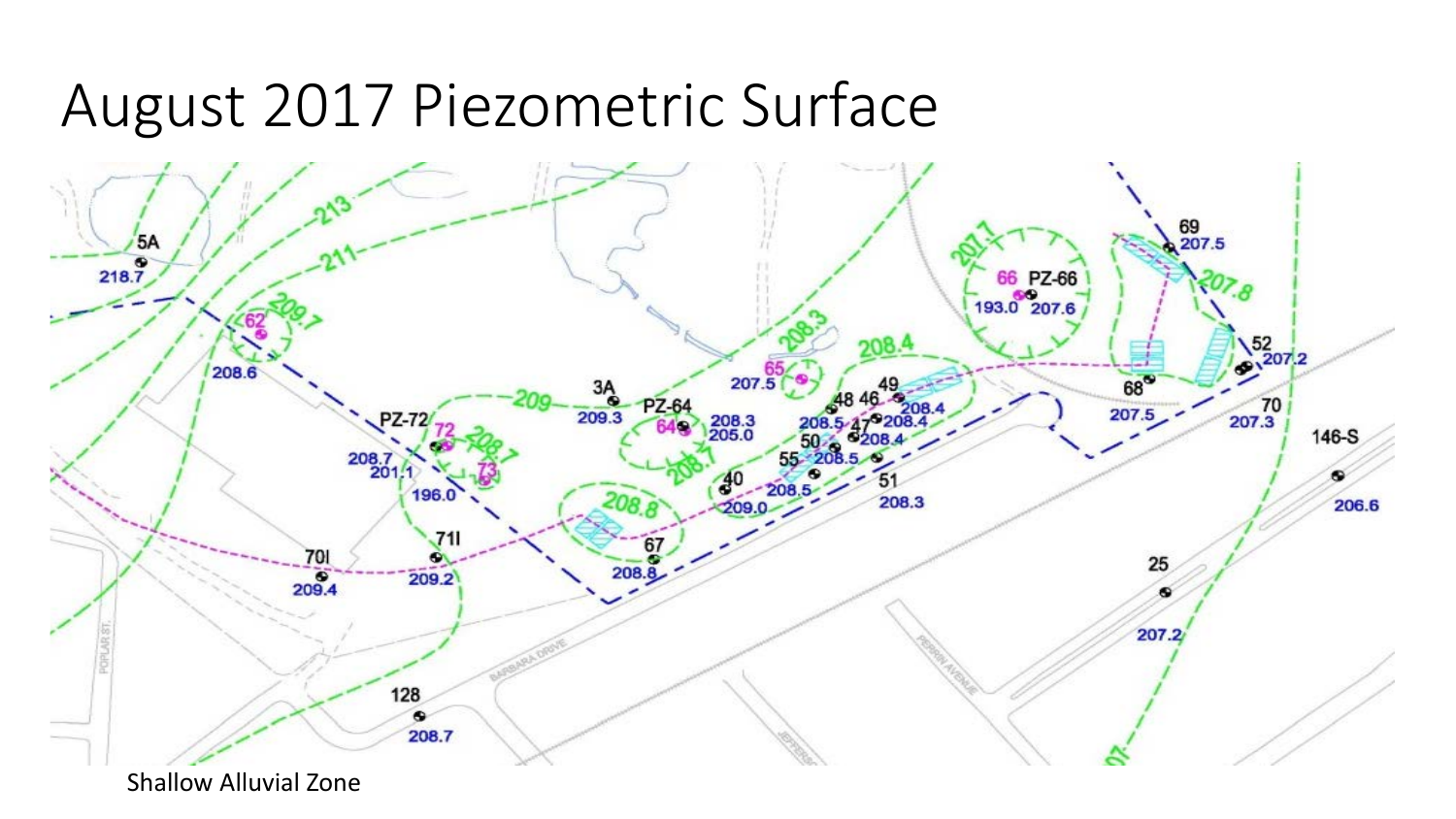#### Existing System Evaluation

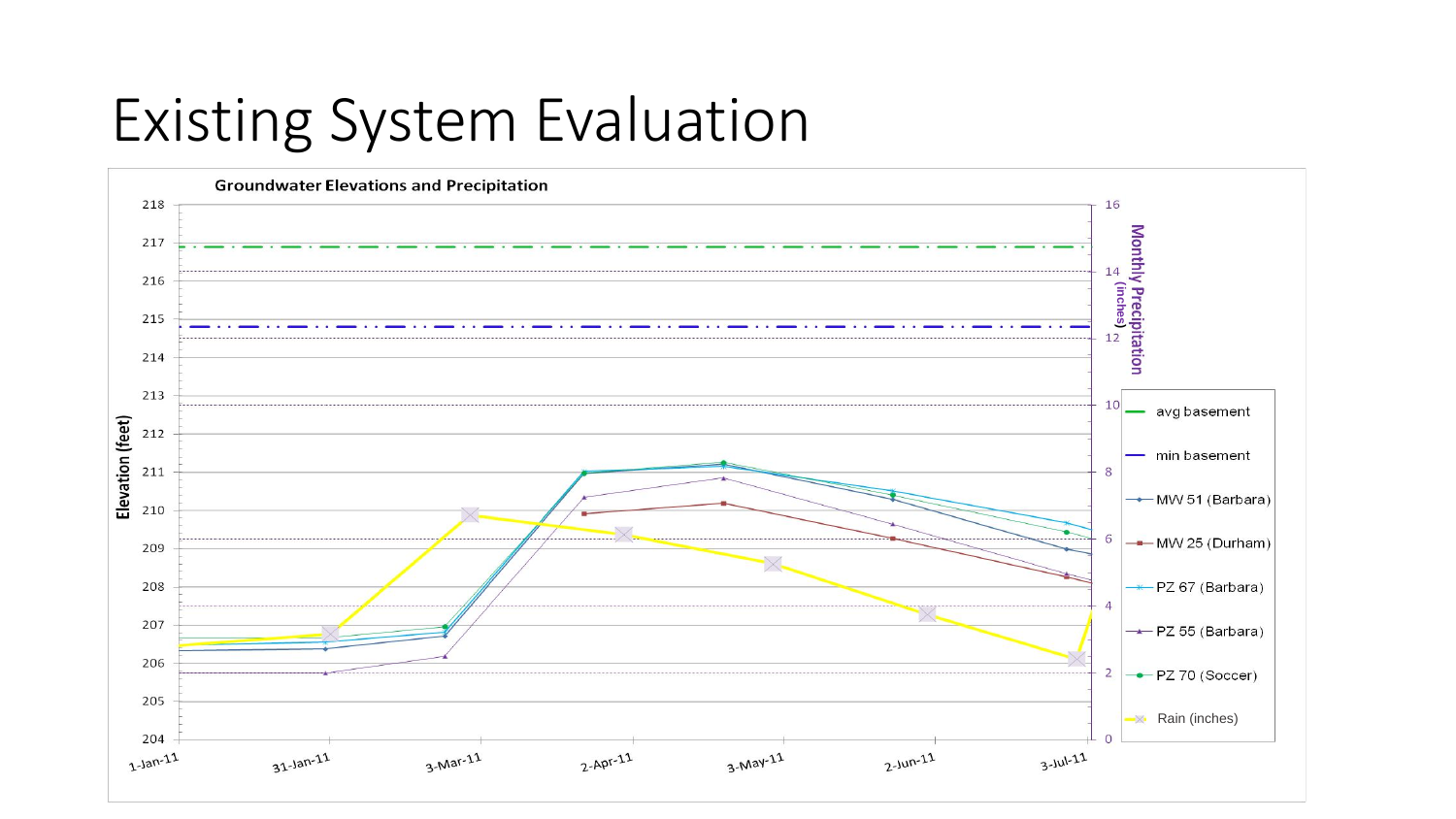### NJDEP Permit by Rule Application

- Treated groundwater from site pumping system
- Discharge to ~1,400 foot long well, ~20-25 feet below ground surface
- Discharge is to same geologic unit as existing operation
- Effective discharge area of horizontal well  $\sim$  14 ft<sup>2</sup>
- Water table elevation measurement points will be installed at locations along horizontal well length and width
- Pilot system for approximately 1 year
- If water table elevation rises above established threshold levels, then flow can be reduced to horizontal well and additional water can be diverted back to infiltration galleries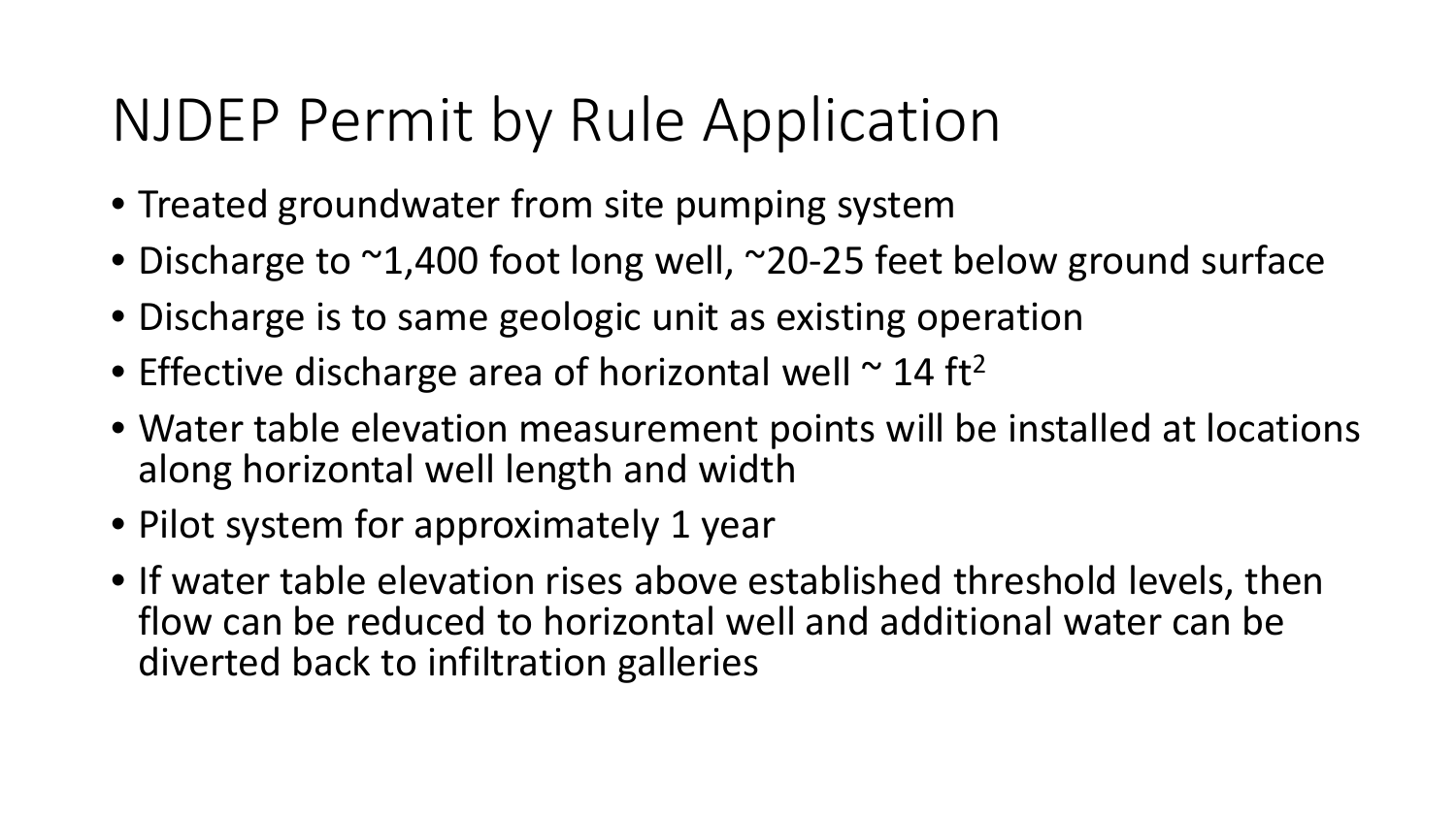

REVISED DRAFT IMPLEMENTATION WORK PLAN - HYDRAULIC SURCHARGING PILOT STUDY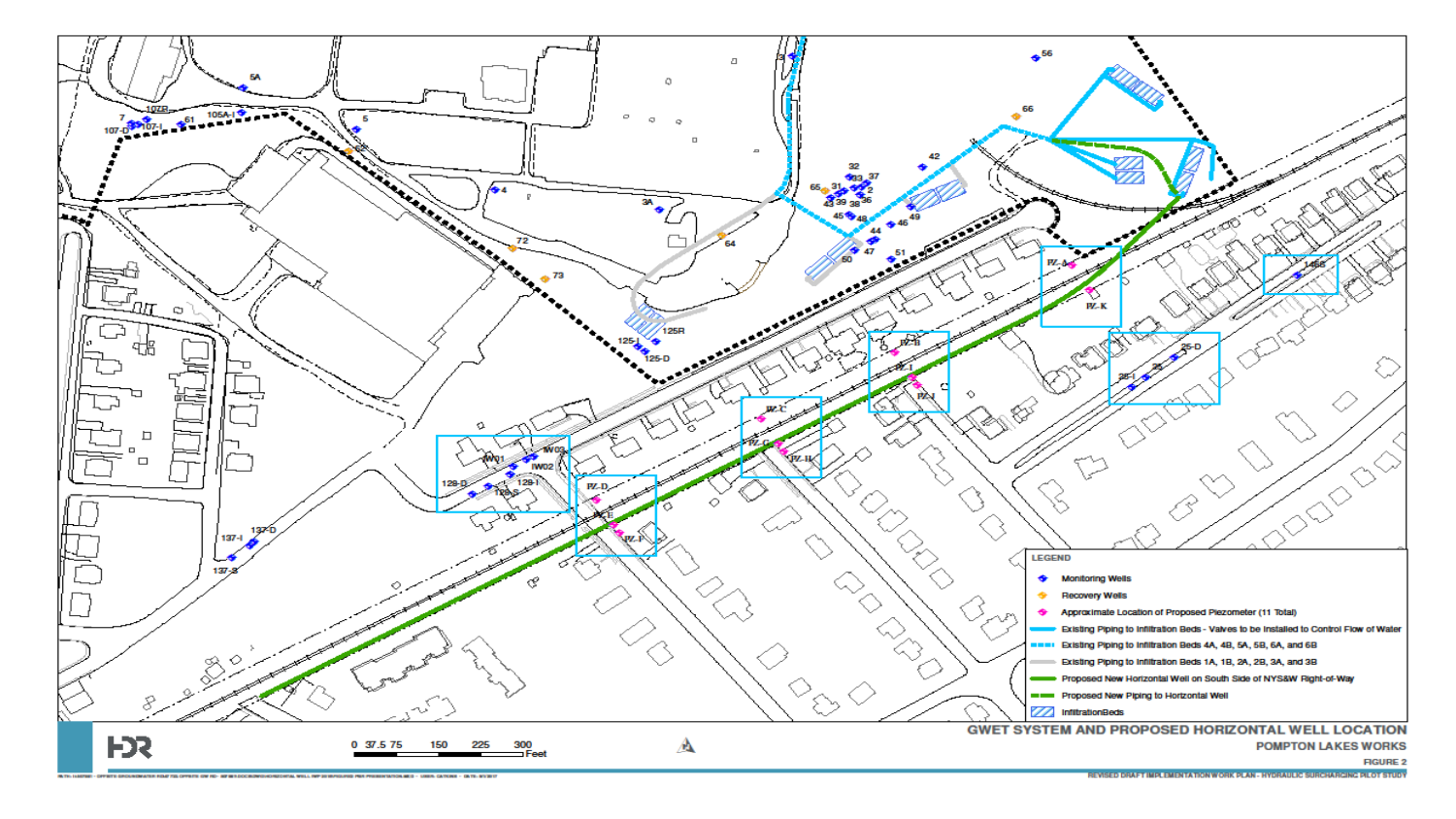# Hydrogeologic Evaluation

- Computer modeling of groundwater flow completed
	- Using hydrogeologic characteristics for subsurface material
		- o Permeability measures the ability of material to allow fluid to pass through
		- o Gradient measures the change in elevation of the water table
		- o Hydraulic conductivity measure of a material's ability to transmit fluid
	- Characteristics established through field measurements (e.g., pump test)
	- Using data from 20+ years operation of existing system o Monitoring wells located adjacent to infiltration galleries
	- Basement slabs are typically 9-10½ feet above the water table
- Results
	- $\blacksquare$   $\sim$  2 foot rise in water table at well centerline
	- $\sim$  1.5 foot rise in water table 30 feet away from well centerline